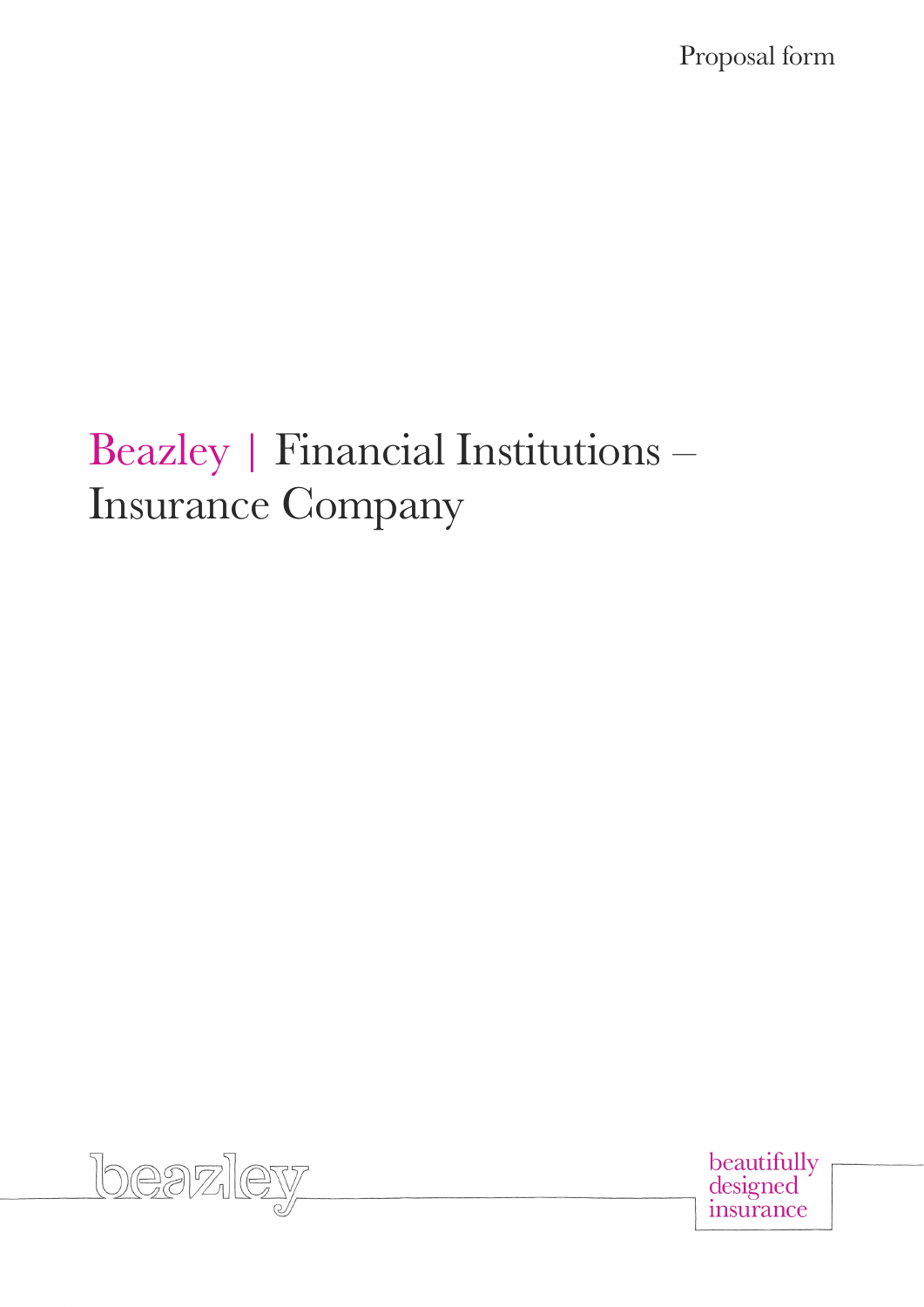Please provide with this proposal form the most recent copies of the following documents:

- Proposer's audited annual report and accounts
- Organisation structure chart
- Any supplementary information which is material to the response of the questions

#### Proposer information

- 1. Name of the Proposer:
- 2. Principal address:
- 3. Website address:
- 4. Date of establishment: dd/mm/yyyy / / /
- 5. a. Are there any shareholders who own more than 10% of the issued shares in the Proposer? Yes No
	- b. If 'Yes', please provide details of the shareholders and the percentage of shares held:
- 6. Type of insurance company (if applicable, tick more than one box):

| Captive                 | Managing General Agent (MGA) |
|-------------------------|------------------------------|
| Composite               | Mutual                       |
| Life.                   | Reinsurance                  |
| Lloyd's Syndicate       | Property & Casualty          |
| Other (please specify): |                              |

7. Please state the total number of employees and offices in each location:

|                            | <b>Employees</b> | <b>Offices</b> |
|----------------------------|------------------|----------------|
| Africa                     |                  |                |
| <b>Arab States</b>         |                  |                |
| Asia                       |                  |                |
| Canada                     |                  |                |
| Caribbean                  |                  |                |
| Central and Eastern Europe |                  |                |
| South America              |                  |                |
| <b>Rest of World</b>       |                  |                |
| Western Europe             |                  |                |
| UK                         |                  |                |
| <b>USA</b>                 |                  |                |
| <b>Total</b>               |                  |                |

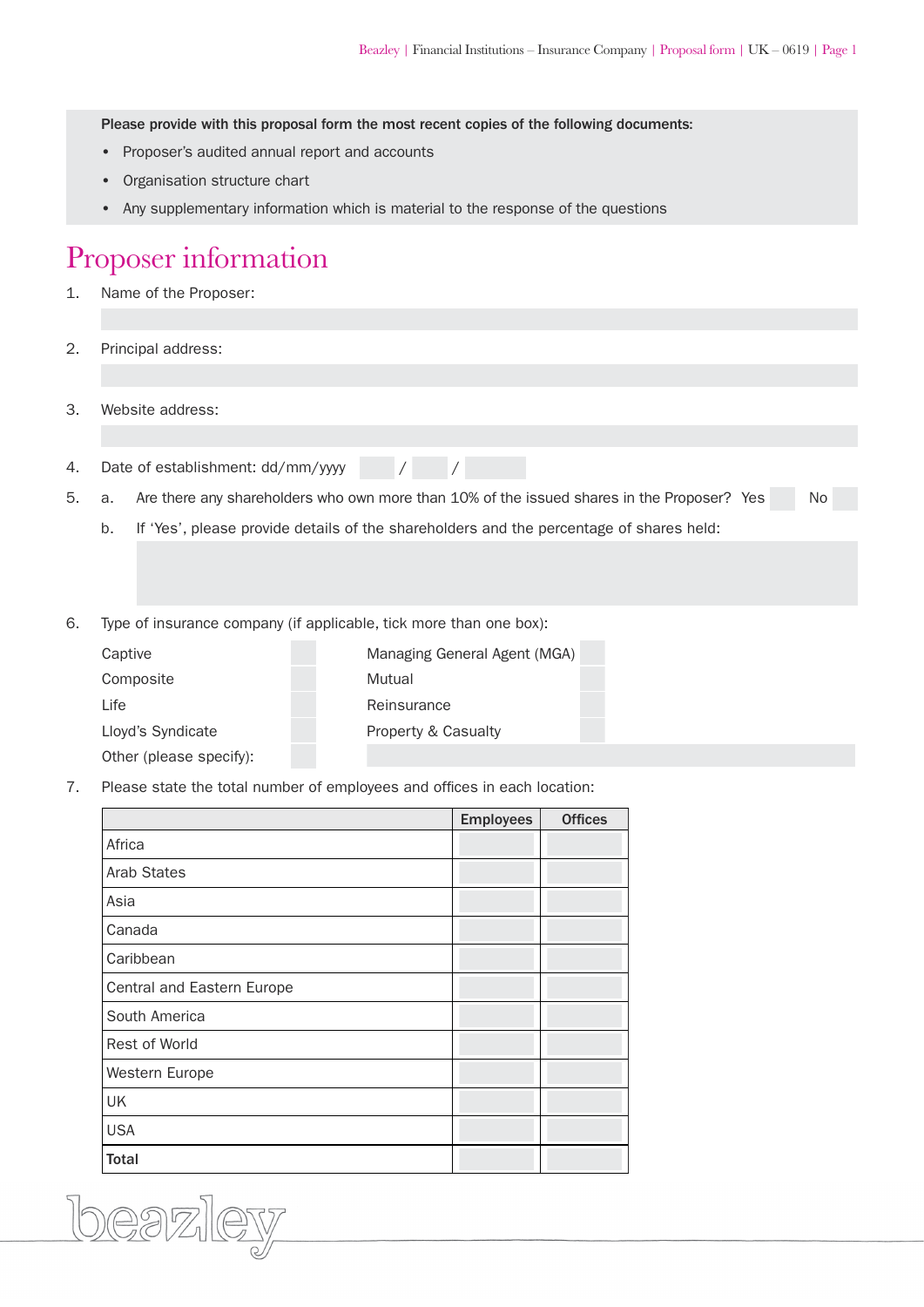## **Activities**

 $\overline{a}$ 

- 8. Please state the total revenue from the most recent annual audited financial report:
- 9. Please state the gross written premium from the most recent annual audited financial report:
- 10. Please state the combined ratio from the most recent annual audited financial report:
- 11. Please state the solvency ratio from the most recent annual audited financial report:
- 12. a. Please state the percentage split of gross written premium:

|                    | Percentage split |   |
|--------------------|------------------|---|
| Life               |                  | % |
| P&C                |                  | % |
| Personal lines     |                  | % |
| Commercial lines   |                  | % |
| Medical/Healthcare |                  | % |
| <b>Total</b>       | 100%             |   |

| b. |             | Percentage split |      |
|----|-------------|------------------|------|
|    | Insurance   |                  | $\%$ |
|    | Reinsurance |                  |      |
|    | Total       | 100%             |      |

- 13. Please list any other revenue producing services/activities:
- 14. Has the Proposer entered into any new classes of business in the last 2 years? Yes No If 'Yes', please provide details:
- 

15. Please provide details of any new services or products intended to be offered in the next 12 months?

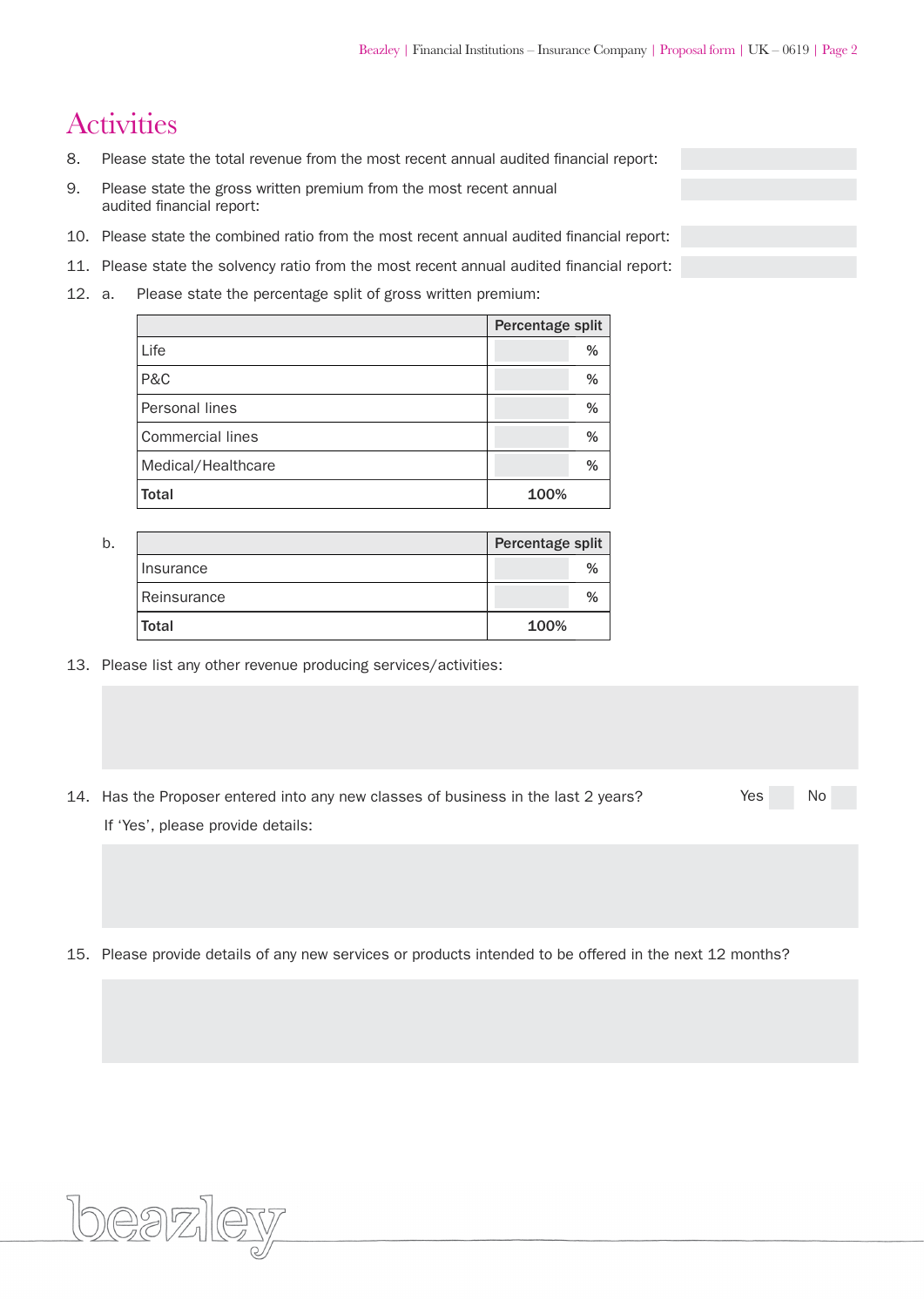16. Please state the percentage split of gross written premium in each location:

|                            | Percentage split |      |
|----------------------------|------------------|------|
| Africa                     |                  | %    |
| <b>Arab States</b>         |                  | %    |
| Asia                       |                  | %    |
| Canada                     |                  | %    |
| Caribbean                  |                  | %    |
| Central and Eastern Europe |                  | %    |
| South America              |                  | %    |
| Rest of World              |                  | %    |
| Western Europe             |                  | $\%$ |
| UK                         |                  | %    |
| <b>USA</b>                 |                  | %    |
| <b>Total</b>               | 100%             |      |

17. a. Please state the percentage split of gross written premium by distribution channel:

|                                       | Percentage split<br>- life business |   |      | Percentage split -<br>all other classes of<br>business |   |
|---------------------------------------|-------------------------------------|---|------|--------------------------------------------------------|---|
| Direct                                |                                     | % |      |                                                        | % |
| Insurance broker                      |                                     | % |      |                                                        | % |
| Tied agents                           |                                     | % |      |                                                        | % |
| Independent financial advisors (IFAs) |                                     | % |      |                                                        | % |
| <b>Total</b>                          |                                     |   | 100% |                                                        |   |

b. Please describe the procedures in place to regularly monitor the suitability of advice and sales processes of products distributed through Agents or IFAs:

| C. | Does the Proposer have a formal complaints management procedure<br>in respect of the suitability of products and advice? | Yes | No |
|----|--------------------------------------------------------------------------------------------------------------------------|-----|----|
|    | If 'No', please explain:                                                                                                 |     |    |
|    |                                                                                                                          |     |    |
| d. | Are any professional services sub-contracted?<br>If 'Yes', please provide details of these services:                     | Yes | No |
|    |                                                                                                                          |     |    |
|    |                                                                                                                          |     |    |

beazley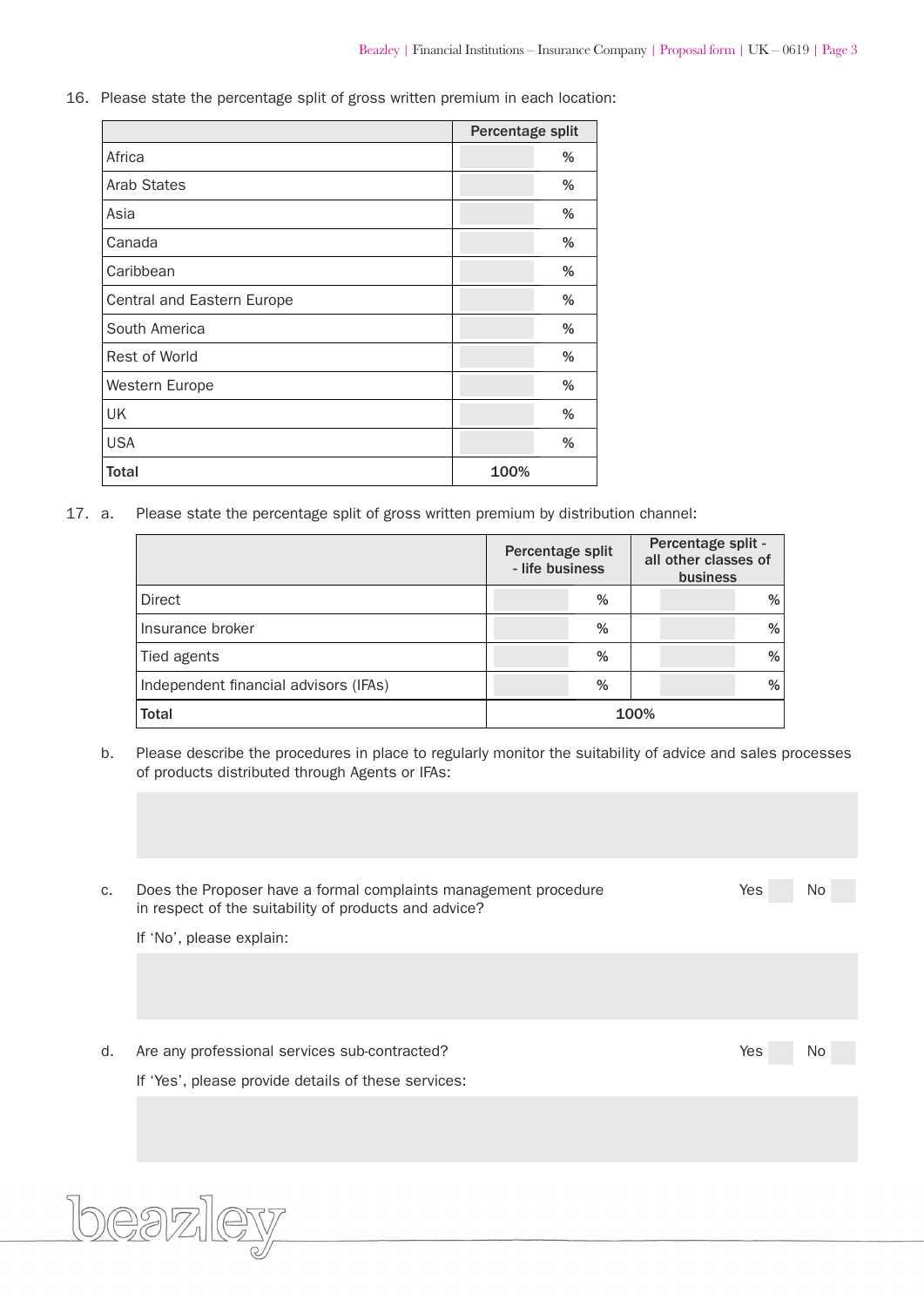## Claims procedures

|                                                                                         | 18. Please state the total number of claims handling personnel: |                                                                                                                          |     |    |
|-----------------------------------------------------------------------------------------|-----------------------------------------------------------------|--------------------------------------------------------------------------------------------------------------------------|-----|----|
| Does the Proposer use third party administrators to negotiate and settle claims?<br>19. |                                                                 |                                                                                                                          | Yes | No |
|                                                                                         | If 'Yes',                                                       |                                                                                                                          |     |    |
|                                                                                         | a.                                                              | What is the maximum authority given to the third party administrators?                                                   |     |    |
|                                                                                         |                                                                 |                                                                                                                          |     |    |
|                                                                                         |                                                                 |                                                                                                                          |     |    |
|                                                                                         |                                                                 |                                                                                                                          |     |    |
|                                                                                         | b.                                                              | Is there a standard contract, containing hold harmless agreements,<br>for third party administrators?                    | Yes | No |
|                                                                                         |                                                                 | 20. Does the Proposer have a regularly reviewed and updated policy detailing claims<br>handling procedures and controls? | Yes | No |
|                                                                                         |                                                                 | Delegated authority                                                                                                      |     |    |
|                                                                                         |                                                                 | 21. Please state the percentage of gross written premium that is underwritten via delegated authorities:                 |     |    |
|                                                                                         |                                                                 |                                                                                                                          |     |    |
|                                                                                         |                                                                 | 22. Are Managing General Agents given authority to negotiate and settle claims?                                          | Yes | No |
|                                                                                         |                                                                 | If 'Yes', what is the maximum authority given to Managing General Agents?                                                |     |    |
|                                                                                         |                                                                 |                                                                                                                          |     |    |
|                                                                                         |                                                                 |                                                                                                                          |     |    |
|                                                                                         |                                                                 |                                                                                                                          |     |    |
|                                                                                         |                                                                 | 23. Please describe how delegated underwriting is monitored to ensure performance expectations are achieved:             |     |    |

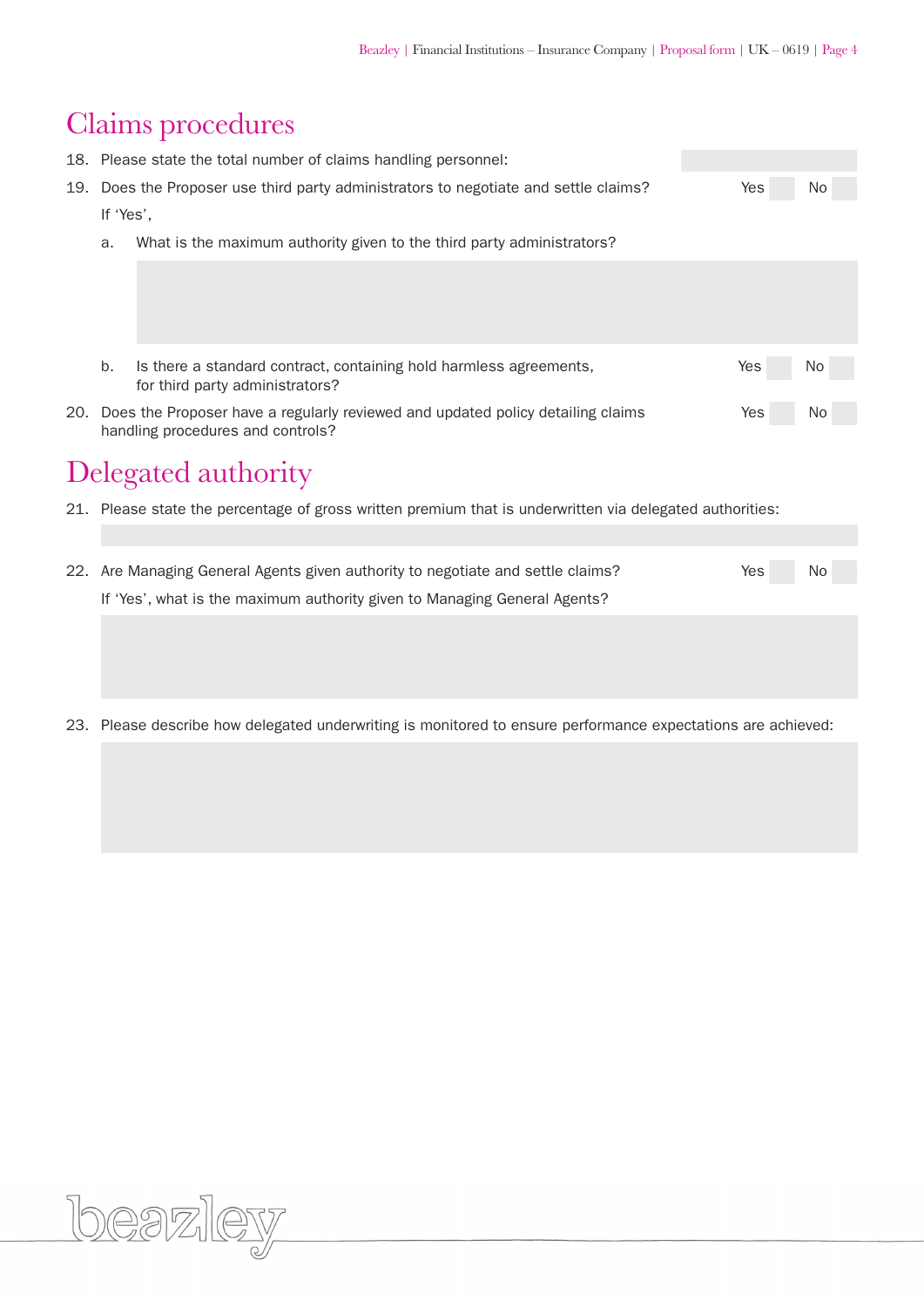## Risk management

|        |           | 24. Is there an internal audit department that is separate from the auditing services<br>provided by an external auditor?    | Yes | No        |
|--------|-----------|------------------------------------------------------------------------------------------------------------------------------|-----|-----------|
|        | If 'Yes', |                                                                                                                              |     |           |
|        | a.        | Does the Proposer have an agreed internal audit plan?                                                                        | Yes | N0        |
|        |           | If 'No', please explain:                                                                                                     |     |           |
|        | b.        | Does the Proposer have an internal audit department?<br>If 'Yes',                                                            | Yes | No        |
|        |           | Are the results of an internal audit independently reviewed?<br>i.                                                           | Yes | No        |
|        |           | Have all material recommendations been implemented?<br>ii.                                                                   | Yes | No        |
|        |           | If 'No', to either of the above, please provide details:                                                                     |     |           |
|        |           |                                                                                                                              |     |           |
| 25. a. |           | Please state the name of the external audit company used:                                                                    |     |           |
|        |           |                                                                                                                              |     |           |
|        | b.        | Have all recommendations made by the external audit company been implemented?                                                | Yes | No.       |
|        |           | If 'No', please provide details:                                                                                             |     |           |
|        |           |                                                                                                                              |     |           |
| 26. a. |           | Please state the Proposer's primary regulator:                                                                               |     |           |
|        |           |                                                                                                                              |     |           |
|        | b.        | When was the Proposer's most recent regulatory review?                                                                       |     |           |
|        |           |                                                                                                                              |     |           |
|        | С.        | Have all recommendations arising from the latest regulatory review been implemented? Yes<br>If 'No', please provide details: |     | No        |
|        |           |                                                                                                                              |     |           |
| 27.    |           | Does the Proposer have a business continuity plan that is regularly reviewed,<br>updated and tested?                         | Yes | <b>NO</b> |

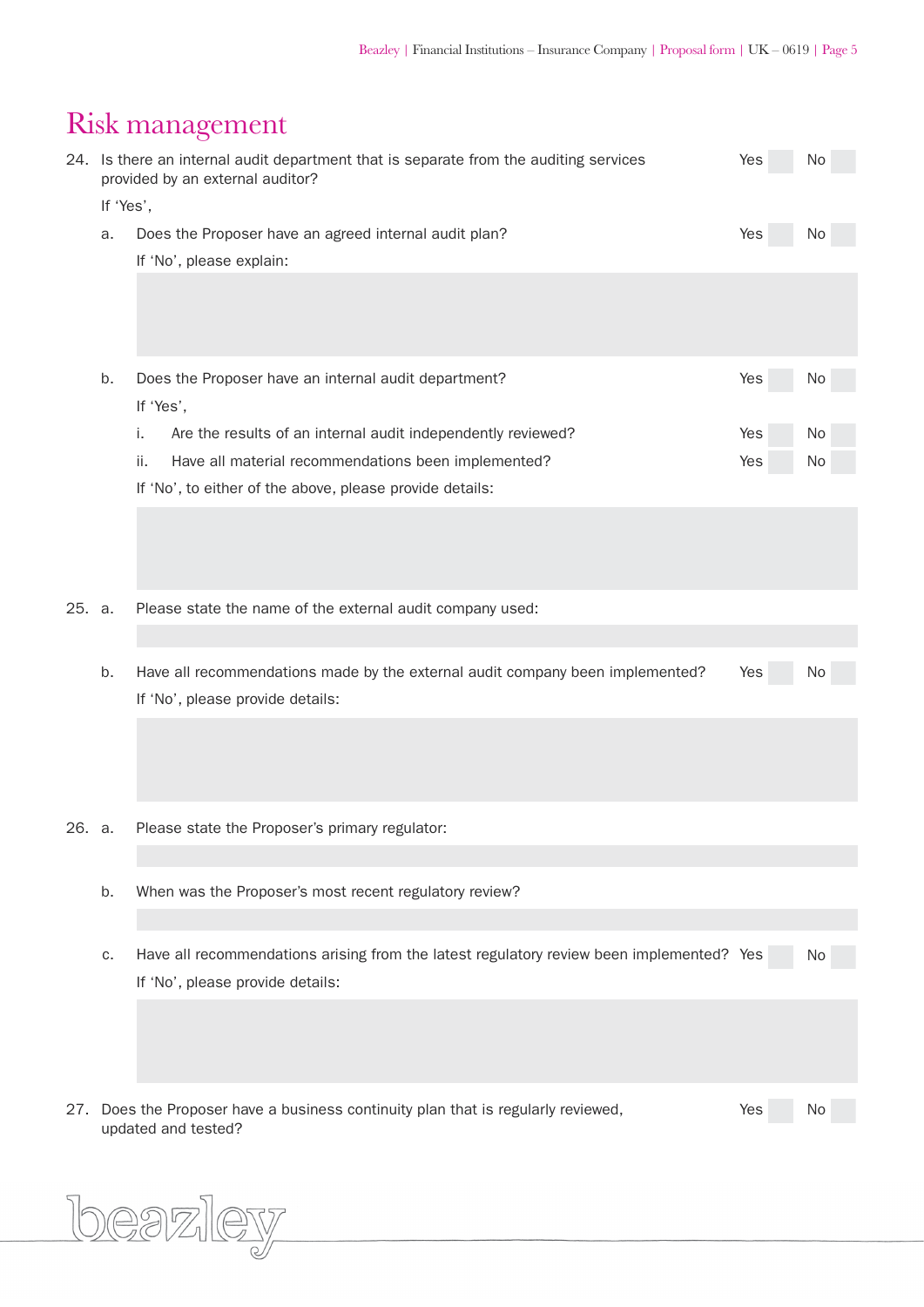| 28. Does the Proposer have a regularly reviewed, updated and tested compliance function<br>responsible for ensuring all staff comply with the regulatory rules, principles,<br>codes and guidelines? | Yes | No. |
|------------------------------------------------------------------------------------------------------------------------------------------------------------------------------------------------------|-----|-----|
| 29. Are all new services and products subject to an approval process that includes<br>sign off from the head of the business unit, compliance and legal?                                             | Yes | No  |
| If 'No', please explain:                                                                                                                                                                             |     |     |
|                                                                                                                                                                                                      |     |     |
| 30. Are all publications, marketing literature or social media communications subject to<br>internal policies or legal review prior to their release?                                                | Yes | No  |
| If 'No', please explain:                                                                                                                                                                             |     |     |
|                                                                                                                                                                                                      |     |     |
| Internal controls                                                                                                                                                                                    |     |     |
| 31. Does the Proposer operate and maintain a formal underwriting and claims manual?                                                                                                                  | Yes | No  |
| 32. Is the department in charge of premium handling and payments independent<br>from the day to day insurance activities?                                                                            | Yes | No  |
| 33. Is responsibility for claims inspection/settlement separate to underwriting duties?                                                                                                              | Yes | No  |
| Fund transfer                                                                                                                                                                                        |     |     |
| 34. Are fund transfer instructions accepted from clients by telephone, email, text message<br>or an alternative method of communication?                                                             | Yes | No  |
| If 'Yes', are payment instructions always verified?                                                                                                                                                  | Yes | No. |
| 35. Is there a social engineering fraud risk management strategy in place?                                                                                                                           | Yes | No  |
| 36. Are all requests to change bank and payment details verified and validated by using<br>pre-agreed contact details?                                                                               | Yes | No  |
| 37. For first time payments, is both the request for the payment and the bank details<br>provided, verified and validated?                                                                           | Yes | N0  |

If 'No', to any of the above, please explain:

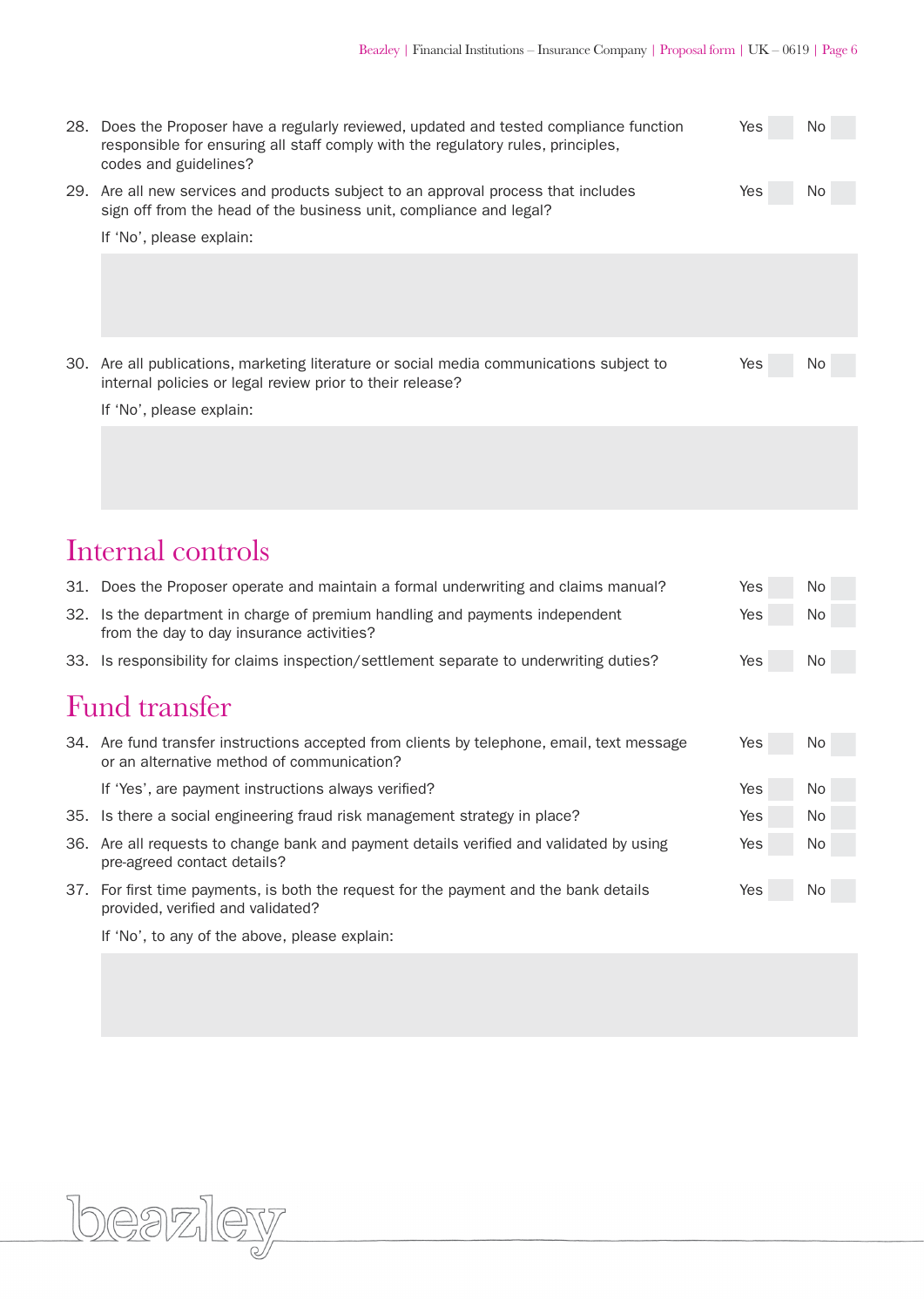## Claims information

38. Please read the following statements and confirm as indicated below:

- a. No claim, proceeding or demand has been made or brought against the Proposer or any of its directors, officers or employees in the last five years (whether insured or not);
- b. The Proposer or any of its directors, officers or employees have not been the subject of any regulatory, administrative or governmental investigation in the last five years (whether insured or not);
- c. No crime losses have been sustained by the Proposer in the last five years (whether insured or not);
- d. The Proposer, after enquiry, is not aware of any act, error, omission, event, circumstance or incident which may give rise to a claim, proceeding or demand or any regulatory, administrative or governmental investigation or crime loss.

All the statements above are true and accurate:  $Y$ es No

If 'No', please provide details below or on a separate sheet: